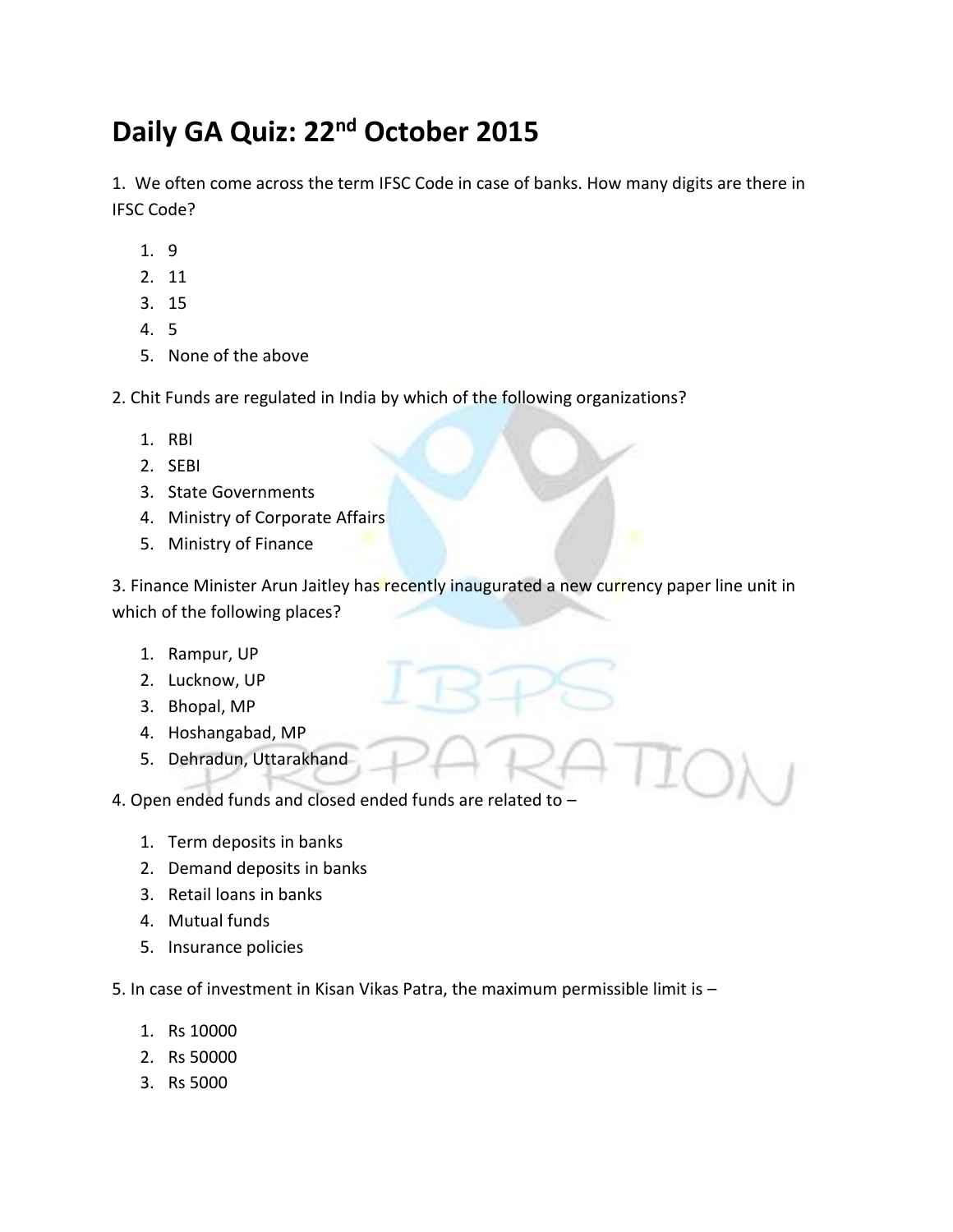- 4. There is no upper limit
- 5. Rs 1000

6. Danteshwari Temple is located in which of the following Indian states?

- 1. Uttarakhand
- 2. Chhattisgarh
- 3. Jharkhand
- 4. Uttar Pradesh
- 5. None of the above
- 7. Which of the following organizations does not have its headquarter in Geneva, Switzerland?
	- 1. World Trade Organization
	- 2. International Labour Organization
	- 3. World Intellectual Property Organization
	- 4. United Nations Industrial Development Organization
	- 5. World Health Organization

8. Cartoonist Tom Moore who died recently was famous for which of the following cartoon characters?

- 1. Tom and Jerry
- 2. Scooby Doo
- 3. Archie
- 4. Sylvester and Tweety
- 5. Doctor Dexter

9. 'Dhanchayat' is a short film launched by which of the following banks to create awareness about borrowing money from the unorganized sector?

- 1. ICICI Bank
- 2. Standard Chartered Bank
- 3. HDFC Bank
- 4. ABN Amro Bank
- 5. DCB Bank

10. When money is lent between a term of 2 days and 14 days in the money market, it is known  $as -$ 

- 1. Call money
- 2. Notice money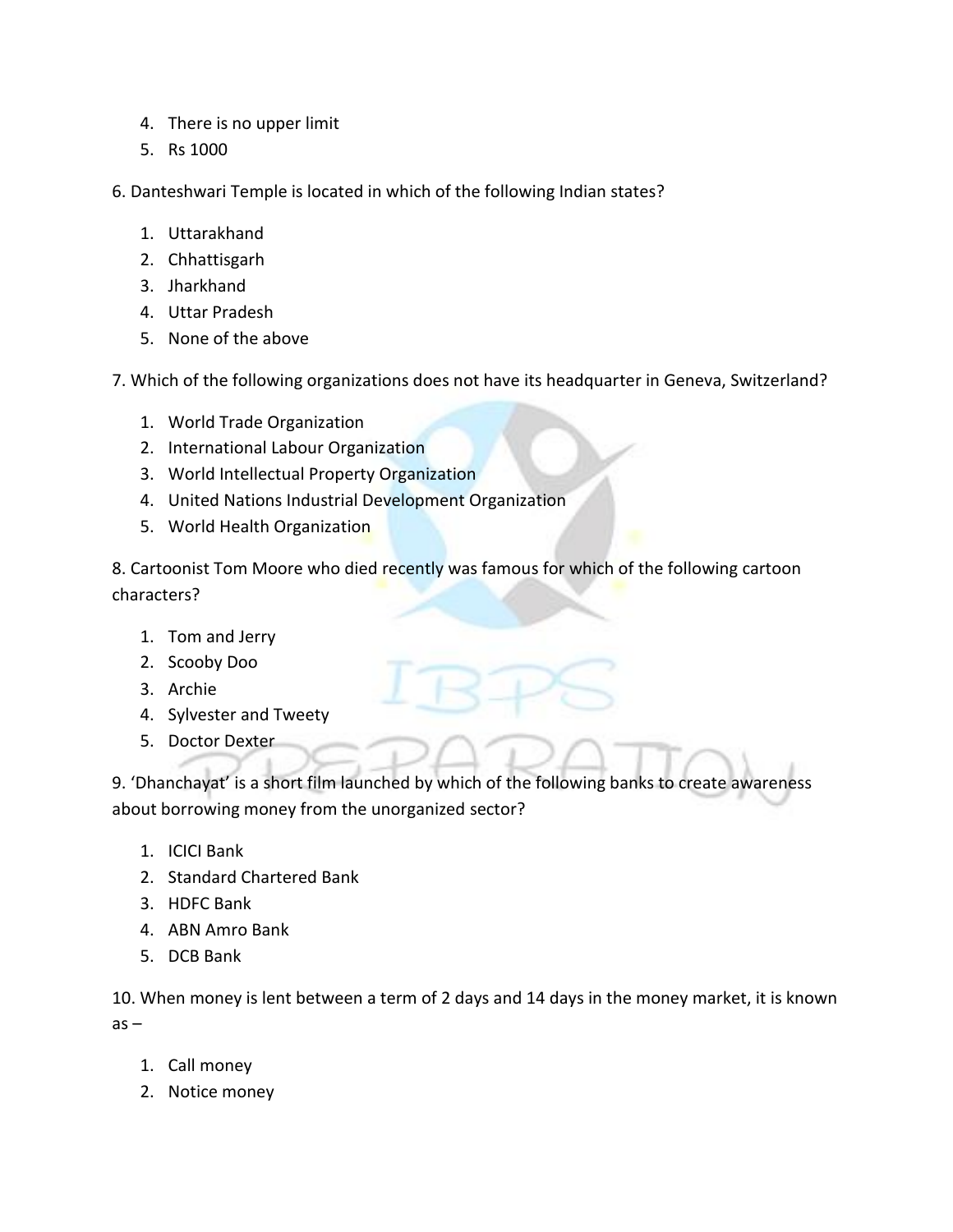- 3. Term money
- 4. Hot money
- 5. Unstable money

11. Certificate of Deposit is a money market instrument in India. Which of the following organizations cannot issue certificates of deposit to the investors?

- 1. Public Sector Banks
- 2. Private Sector Banks
- 3. Regional Rural Banks
- 4. Local Area Banks
- 5. Both (3) and (4)

12. The book "The Artist of Disappearance" is written by -

- 1. Sunita Thakur
- 2. Anita Desai
- 3. Chiranjilal Nishad
- 4. KIran Desai
- 5. Jhumpa Lahiri

13. "Smart Vault" is a digital locker facility recently launched by which of the following banks?

- 1. HDFC Bank
- 2. ICICI Bank
- 3. Axis Bank
- 4. SBI
- 5. Canara Bank

14. What is the maximum overdraft facility that can be granted under the Pradhan Mantri Jan Dhan Yojana?

- 1. Rs 1000
- 2. Rs 5000
- 3. Rs 10000
- 4. Rs 25000
- 5. There is no maximum limit but it depends on the number of transactions in the accounts
- 15. Santiago is the capital city of
	- 1. Hawai Islands
	- 2. Chad